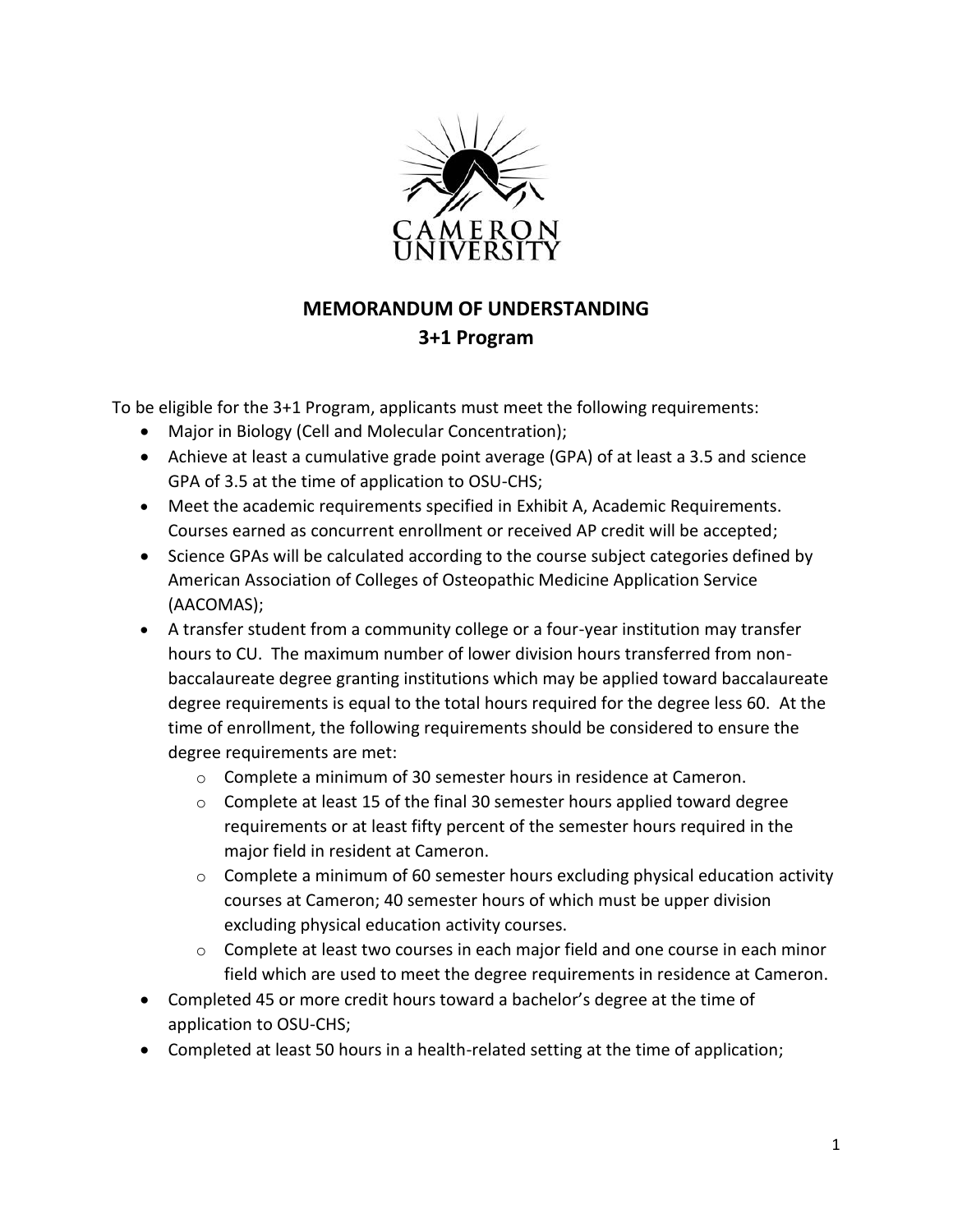- Submit a complete application for admission through the American Association of Colleges of Osteopathic Medicine Application Service (AACOMAS) by February 28 of sophomore year;
- Submit a complete secondary/supplemental application for admission by March 30 of sophomore year;
- Submit one letter of recommendation from a CU Advisor;
- Participate in a personal interview with the OSU-CHS Admissions Committee during the spring semester of sophomore year; and
- Must have valid CASPer Situational Judgement test score on file by April 2022.

Students must meet with their Academic Advisor annually at Cameron to review the course sequence for the 3+1 Program to ensure all academic requirements for their undergraduate degree as well as the 3+1 Program are met before matriculating to OSU-COM.

Students who meet these requirements will be eligible for the 3+1 Program. Students must check the appropriate box on their secondary/supplemental application to indicate they have met the 3+1 Program requirements. Following an in-person interview, the Chair of the Admissions Committee will notify applicants of the Admissions Committee's decision by May 15, 2022. The applicant will either be granted provisional early acceptance into the 3+1 Program or be invited to apply for admission as a traditional applicant in a later application cycle.

Students who are provisionally accepted into the 3+1 Program must fulfill the following requirements to maintain their acceptance:

- Maintain an overall grade point average (GPA) of at least 3.5 and a science GPA of at least 3.5. GPA will be calculated at the time of application and upon completion of their undergraduate degree coursework before the student matriculates to OSU-CHS;
- Submit a qualifying score of at least a 492 on the Medical College Admission Test (MCAT) by April of their junior year;
- Complete all remaining undergraduate coursework required for the approved 3+1 degree plan during their junior year at Cameron;
- Request in May of junior year transcripts from Cameron indicating that the student has met all academic requirements for the 3+1 Degree Plan as outlined in *Exhibit A*;
- The Chairperson of the Department of Agriculture, Biology and Health Sciences or designee will provide documentation indicating the student has met the academic requirements by the end of the student's junior year;
- The Chairperson of the Department of Agriculture, Biology and Health Sciences or designee will provide documentation stating any student violations or conduct issues on the student's record in May of their junior year; and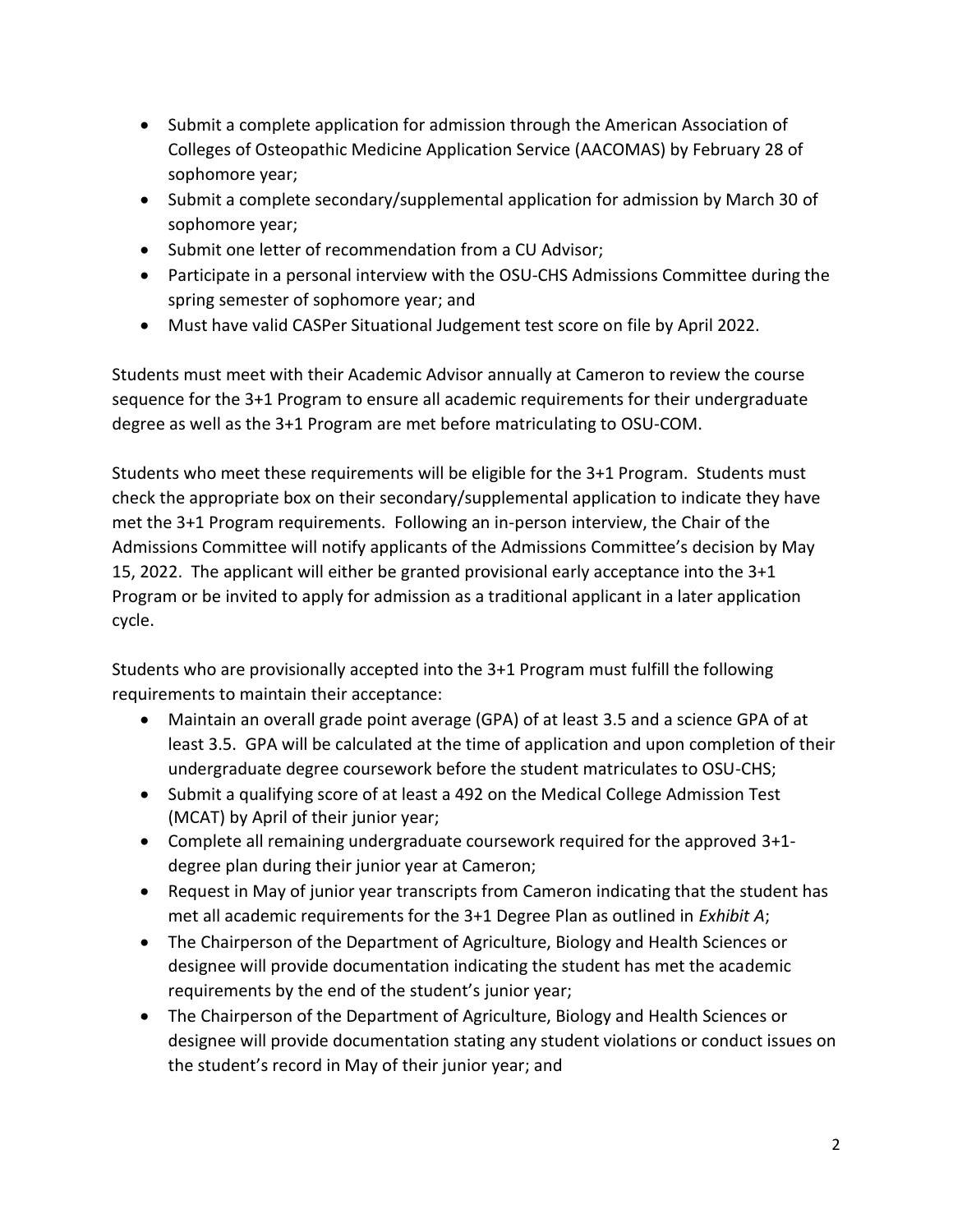• OSU-COM may revoke admissions to the 3+1 Program to any student with student violations or conduct issues.

After completing the first year of medical school at OSU-CHS and before enrolling in courses for the second year of medical school, 3+1 Program students must:

• Apply for graduation to Cameron University by April 1 to be included in the spring commencement ceremony. Students will not officially graduate in May until the degree is conferred in the summer, but they can participate in the ceremony.

## *Exhibit A: Academic Requirements*

To qualify for the 3+1 Program, Oklahoma State University - Center for Health Sciences (OSU-CHS) and Cameron University agree that applicants must complete the following academic requirements for program consideration:

| <b>Biology</b>        |                                 |                        |                                              |  |  |
|-----------------------|---------------------------------|------------------------|----------------------------------------------|--|--|
| <b>Freshmen Year</b>  |                                 |                        |                                              |  |  |
| <b>Fall Semester</b>  |                                 | <b>Spring Semester</b> |                                              |  |  |
|                       | Principles of Biology I (with   | <b>BIOL</b>            |                                              |  |  |
| <b>BIOL 1364</b>      | $lab)*$                         | 1474                   | Principles of Biology II (with lab)*         |  |  |
| <b>CHEM</b>           |                                 | <b>CHEM</b>            |                                              |  |  |
| 1364                  | <b>General Chemistry I</b>      | 1474                   | General Chemistry II*                        |  |  |
| <b>CHEM</b>           |                                 | <b>CHEM</b>            |                                              |  |  |
| 1361                  | <b>General Chemistry I Lab</b>  | 1471                   | General Chemistry II (with lab) *            |  |  |
|                       |                                 | <b>ENGL</b>            |                                              |  |  |
| <b>ENGL 1113</b>      | English Composition I*          | 1213                   | English Composition II*                      |  |  |
| <b>MATH</b>           | College Algebra (or higher      | <b>MATH</b>            |                                              |  |  |
| 1513                  | math)                           | 1613                   | Plane Trigonometry (if not taken)            |  |  |
|                       | Introduction to University Life |                        | <b>Physical Education Activity Course (1</b> |  |  |
| <b>UNIV 1001</b>      | (or UNIV 1113)                  |                        | Hour)                                        |  |  |
|                       | 16 Hours                        |                        | 16 Hours                                     |  |  |
| <b>Sophomore Year</b> |                                 |                        |                                              |  |  |
| <b>Fall Semester</b>  |                                 | <b>Spring Semester</b> |                                              |  |  |
|                       |                                 | <b>BIOL</b>            |                                              |  |  |
| <b>BIOL 2154</b>      | Zoology (with lab)              | 2144                   | Botany (with lab)                            |  |  |
|                       | Physics I or PHYS 2015 (with    | <b>CHEM</b>            |                                              |  |  |
| <b>PHYS 1115</b>      | lab)                            | 3324                   | Organic Chemistry II (with lab) *            |  |  |
| <b>CHEM</b>           |                                 | <b>PHYS</b>            |                                              |  |  |
| 3314                  | Organic Chemistry (with lab) *  | 1215                   | Physics II or PHYS 2025 (with lab) *         |  |  |
|                       |                                 | <b>COM</b>             |                                              |  |  |
| PS 1113               | American Federal Government     | 1113                   | <b>Fundamentals of Speech</b>                |  |  |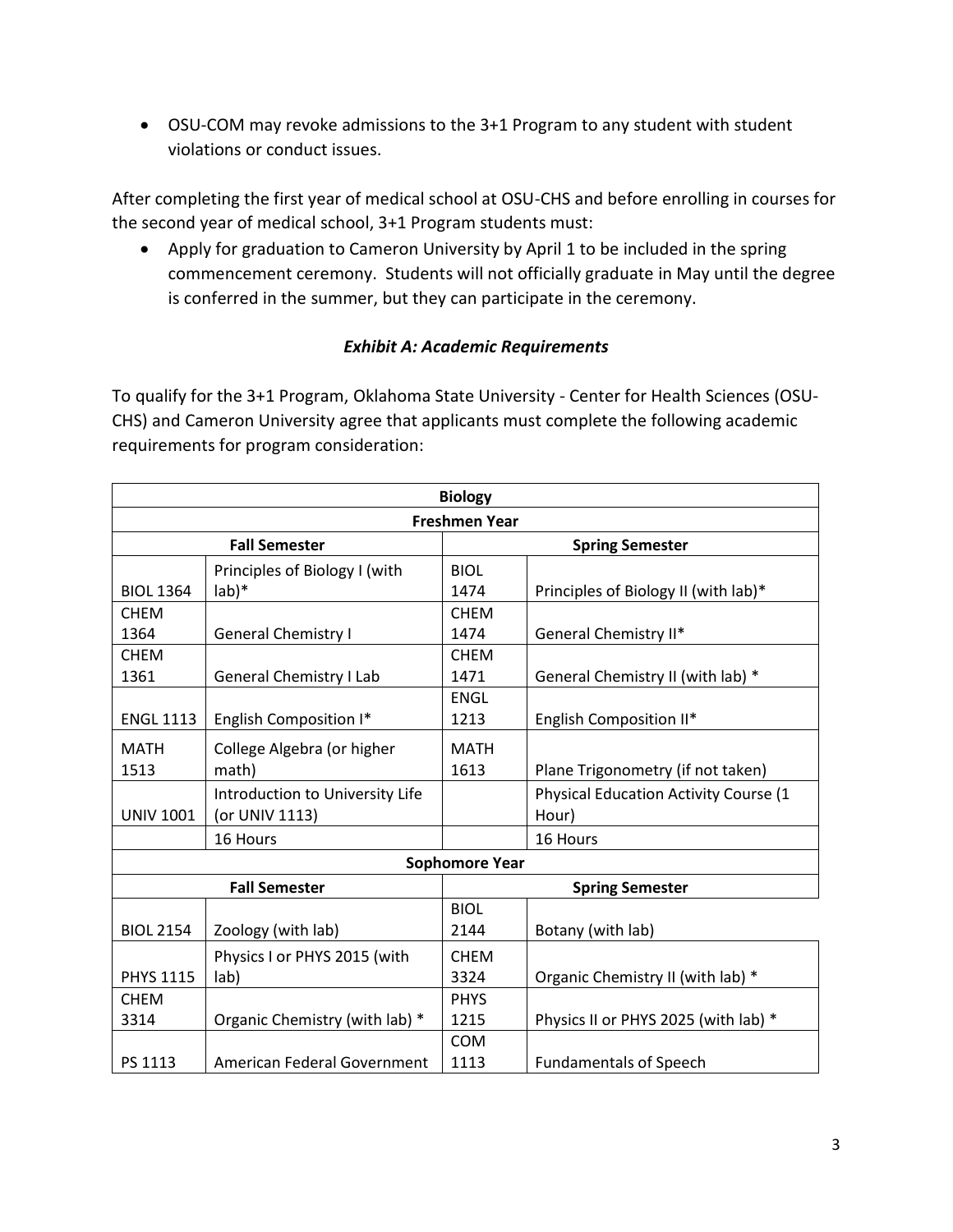|                             | <b>Physical Education Activity</b><br>course (1 Hour)                    |                     | Physical Education Activity course (1<br>Hour)                                                |  |  |  |
|-----------------------------|--------------------------------------------------------------------------|---------------------|-----------------------------------------------------------------------------------------------|--|--|--|
|                             | 17 Hours                                                                 |                     | 17 Hours                                                                                      |  |  |  |
|                             | <b>Summer</b>                                                            |                     |                                                                                               |  |  |  |
| <b>BIOL 2034</b>            | Human Anatomy (with lab)                                                 |                     |                                                                                               |  |  |  |
|                             | <b>General Humanities (3 Hours)</b>                                      |                     |                                                                                               |  |  |  |
|                             | 7 Hours                                                                  |                     |                                                                                               |  |  |  |
| <b>Junior Year</b>          |                                                                          |                     |                                                                                               |  |  |  |
| <b>Fall Semester</b>        |                                                                          |                     | <b>Spring Semester</b>                                                                        |  |  |  |
| <b>BIOL 3043</b>            | Evolution                                                                | <b>BIOL</b><br>4901 | <b>Biology Capstone II</b>                                                                    |  |  |  |
| <b>BIOL 4004</b>            | Physiology (with lab)                                                    | <b>BIOL</b><br>3014 | Genetics (with lab)                                                                           |  |  |  |
| <b>BIOL 3001</b>            | <b>Biology Capstone I</b>                                                |                     | <b>General Education Economics (3-4</b><br>Hours)                                             |  |  |  |
| MIS 2113                    | Fundamentals MIS Tool and<br><b>Skills</b>                               | PSY 1113            | General Psychology or other approved<br><b>General Education Behavioral Science</b><br>Course |  |  |  |
| <b>HIST 1483</b><br>or HIST |                                                                          |                     |                                                                                               |  |  |  |
| 1493                        | U.S. History<br><b>Physical Education Activity</b><br>Course (1-2 Hours) |                     | <b>General Humanities (3 Hours)</b>                                                           |  |  |  |
|                             | 16 Hours                                                                 |                     | 14 - 15 Hours                                                                                 |  |  |  |

## **\*Prerequisite courses to medical studies must be completed.**

## Notes on the Cameron University General Education Curriculum

General Education coursework may be taken in a different sequence with advisor approval but must be completed before matriculating at OSU-COM. Cameron University General Education requirements are listed on the following table. Some of these courses also fulfill requirements in the Biology major.

| <b>General Education Category (44</b><br>Hours) | <b>General Education Courses</b>       |
|-------------------------------------------------|----------------------------------------|
| I. Communication (9 Hours)                      | ENGL 1113, ENGL 1213, and COMM<br>1113 |